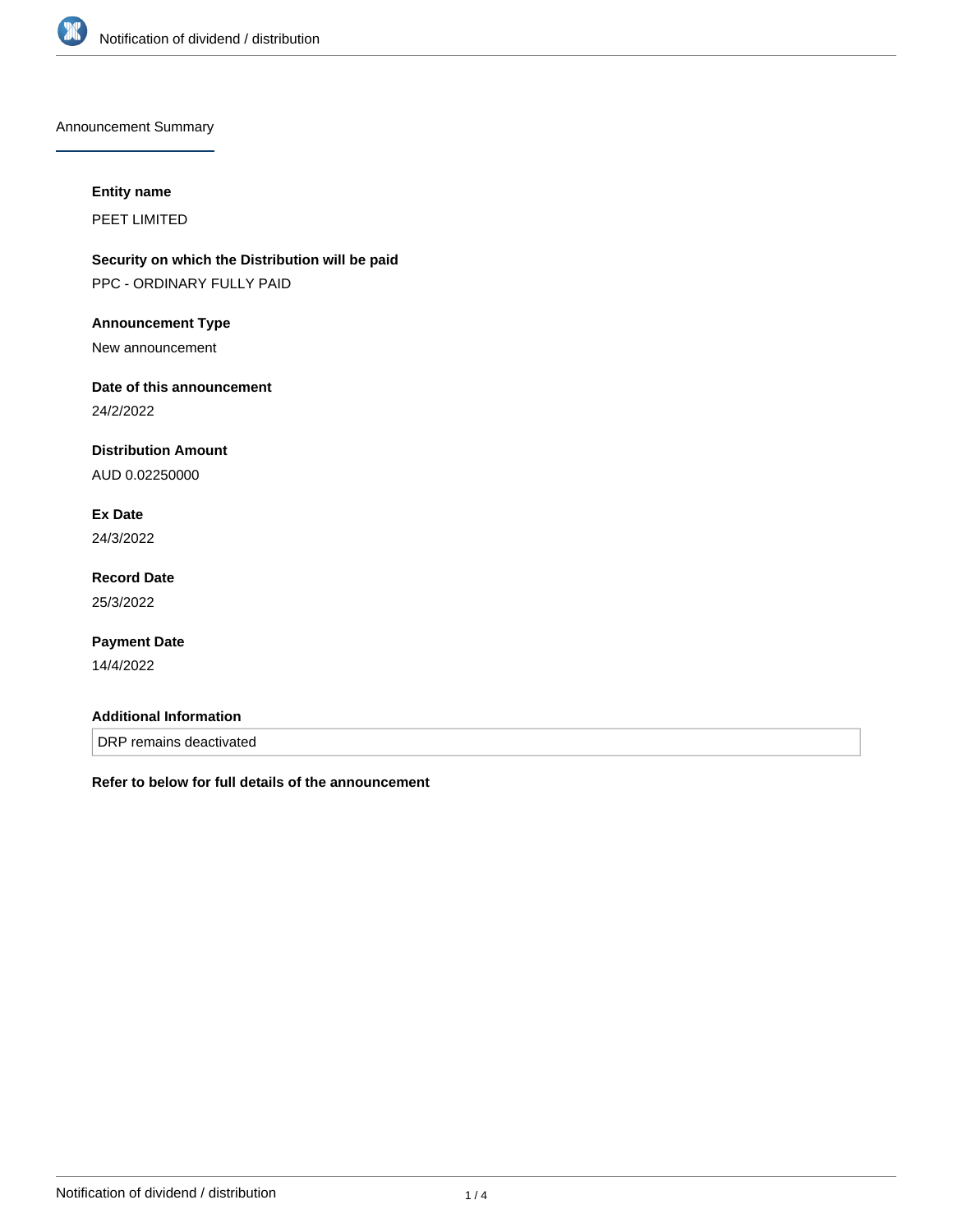

Announcement Details

Part 1 - Entity and announcement details

**1.1 Name of +Entity**

PEET LIMITED

**1.2 Registered Number Type** ABN

**Registration Number**

56008665834

**1.3 ASX issuer code** PPC

**1.4 The announcement is** New announcement

**1.5 Date of this announcement** 24/2/2022

**1.6 ASX +Security Code** PPC

**ASX +Security Description** ORDINARY FULLY PAID

Part 2A - All dividends/distributions basic details

**2A.1 Type of dividend/distribution C** Ordinary

**2A.2 The Dividend/distribution:** relates to a period of six months

**2A.3 The dividend/distribution relates to the financial reporting or payment period ending ended/ending (date)** 31/12/2021

**2A.4 +Record Date**

25/3/2022

**2A.5 Ex Date** 24/3/2022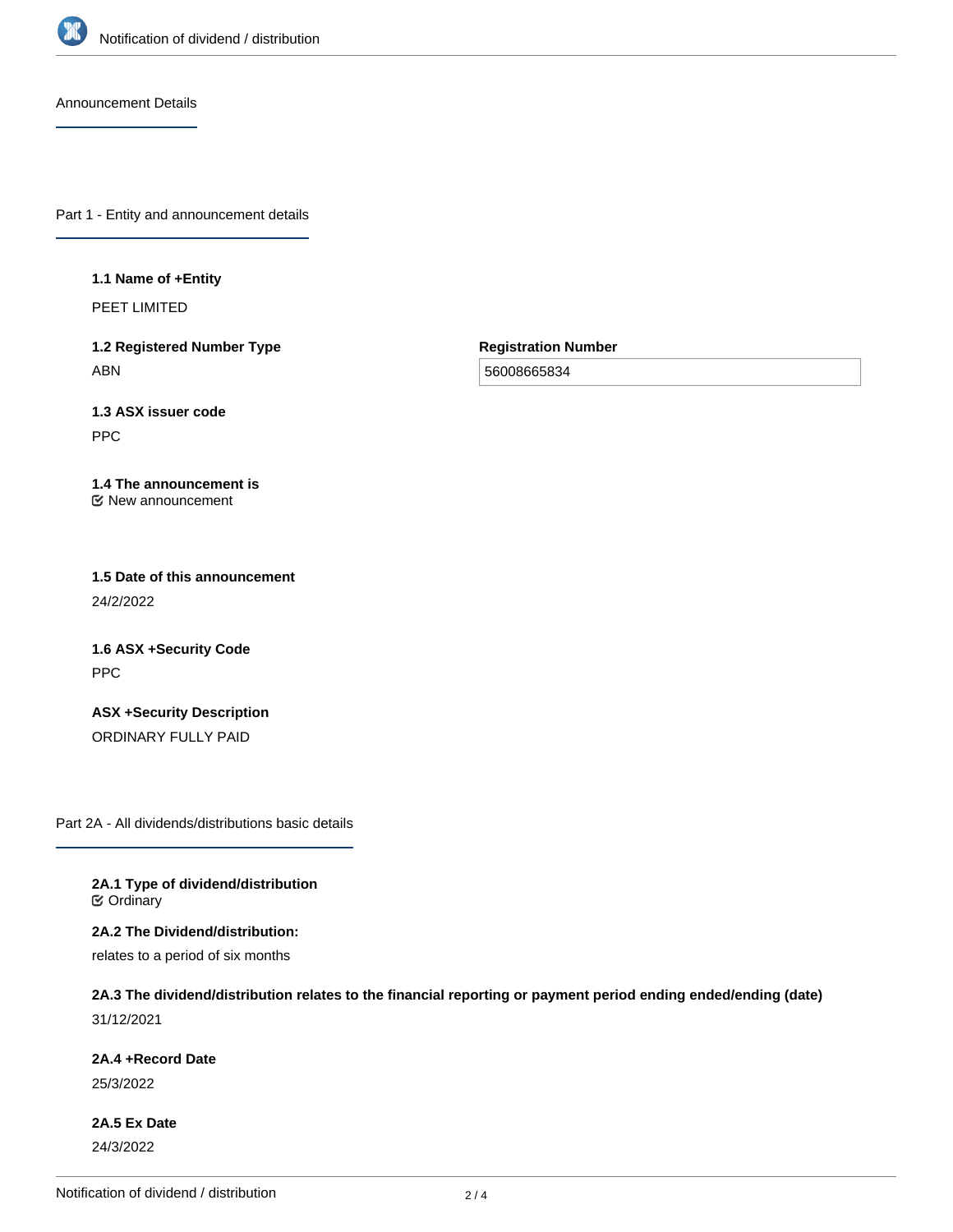#### **2A.6 Payment Date**

14/4/2022

**2A.7 Are any of the below approvals required for the dividend/distribution before business day 0 of the timetable?**

- **•** Security holder approval
- **Court approval**
- **Lodgement of court order with +ASIC**
- **ACCC approval**
- **FIRB approval**
- **Another approval/condition external to the entity required before business day 0 of the timetable for the dividend/distribution.**

No

**2A.8 Currency in which the dividend/distribution is made ("primary currency")**

AUD - Australian Dollar

**2A.9 Total dividend/distribution payment amount per +security (in primary currency) for all dividends/distributions notified in this form**

AUD 0.02250000

**2A.10 Does the entity have arrangements relating to the currency in which the dividend/distribution is paid to securityholders that it wishes to disclose to the market?** No

**2A.11 Does the entity have a securities plan for dividends/distributions on this +security?** We have a Dividend/Distribution Reinvestment Plan (DRP)

**2A.11a If the +entity has a DRP, is the DRP applicable to this dividend/distribution?** No

**2A.12 Does the +entity have tax component information apart from franking?** No

Part 3A - Ordinary dividend/distribution

| 3A.1 Is the ordinary dividend/distribution estimated at<br>this time?<br>় No | 3A.1a Ordinary dividend/distribution estimated amount<br>per +security<br><b>AUD</b> |
|-------------------------------------------------------------------------------|--------------------------------------------------------------------------------------|
| 3A.1b Ordinary Dividend/distribution amount per<br>security                   |                                                                                      |
| AUD 0.02250000                                                                |                                                                                      |
| 3A.2 Is the ordinary dividend/distribution franked?<br>$\alpha$ Yes           | 3A.2a Is the ordinary dividend/distribution fully franked?<br>$\alpha$ Yes           |